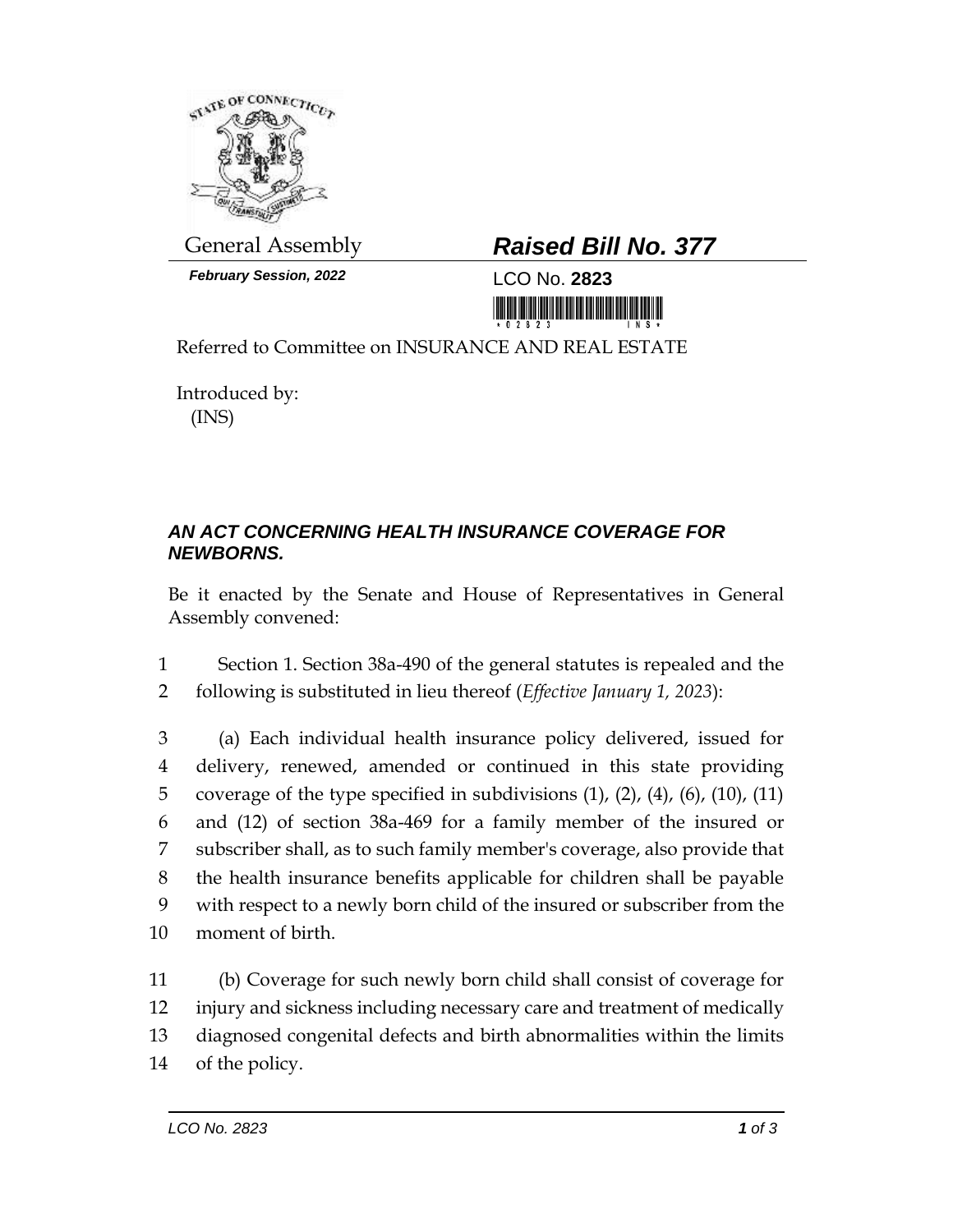(c) If payment of a specific premium or subscription fee is required to provide coverage for a child, the policy or contract may require that notification of birth of such newly born child and payment of the required premium or fees shall be furnished to the insurer, hospital service corporation, medical service corporation or health care center not later than **[**sixty-one**]** one hundred twenty-one days after the date of 21 birth or the date of discharge from the hospital, whichever is later, in order to continue coverage beyond such **[**sixty-one-day**]** period, provided failure to furnish such notice or pay such premium or fees shall not prejudice any claim originating within such **[**sixty-one-day**]** period.

 Sec. 2. Section 38a-516 of the general statutes is repealed and the following is substituted in lieu thereof (*Effective January 1, 2023*):

 (a) Each group health insurance policy delivered, issued for delivery, renewed, amended or continued in this state providing coverage of the type specified in subdivisions (1), (2), (4), (6), (11) and (12) of section 38a- 469 for a family member of the insured or subscriber shall, as to such family member's coverage, also provide that the health insurance benefits applicable for children shall be payable with respect to a newly born child of the insured or subscriber from the moment of birth.

 (b) Coverage for such newly born child shall consist of coverage for injury and sickness including necessary care and treatment of medically diagnosed congenital defects and birth abnormalities within the limits of the policy.

 (c) If payment of a specific premium fee is required to provide coverage for a child, the policy may require that notification of birth of such newly born child and payment of the required premium or fees shall be furnished to the insurer, hospital service corporation, medical service corporation or health care center not later than **[**sixty-one**]** one 44 hundred twenty-one days after the date of birth or the date of discharge 45 from the hospital, whichever is later, in order to continue coverage beyond such **[**sixty-one-day**]** period, provided failure to furnish such